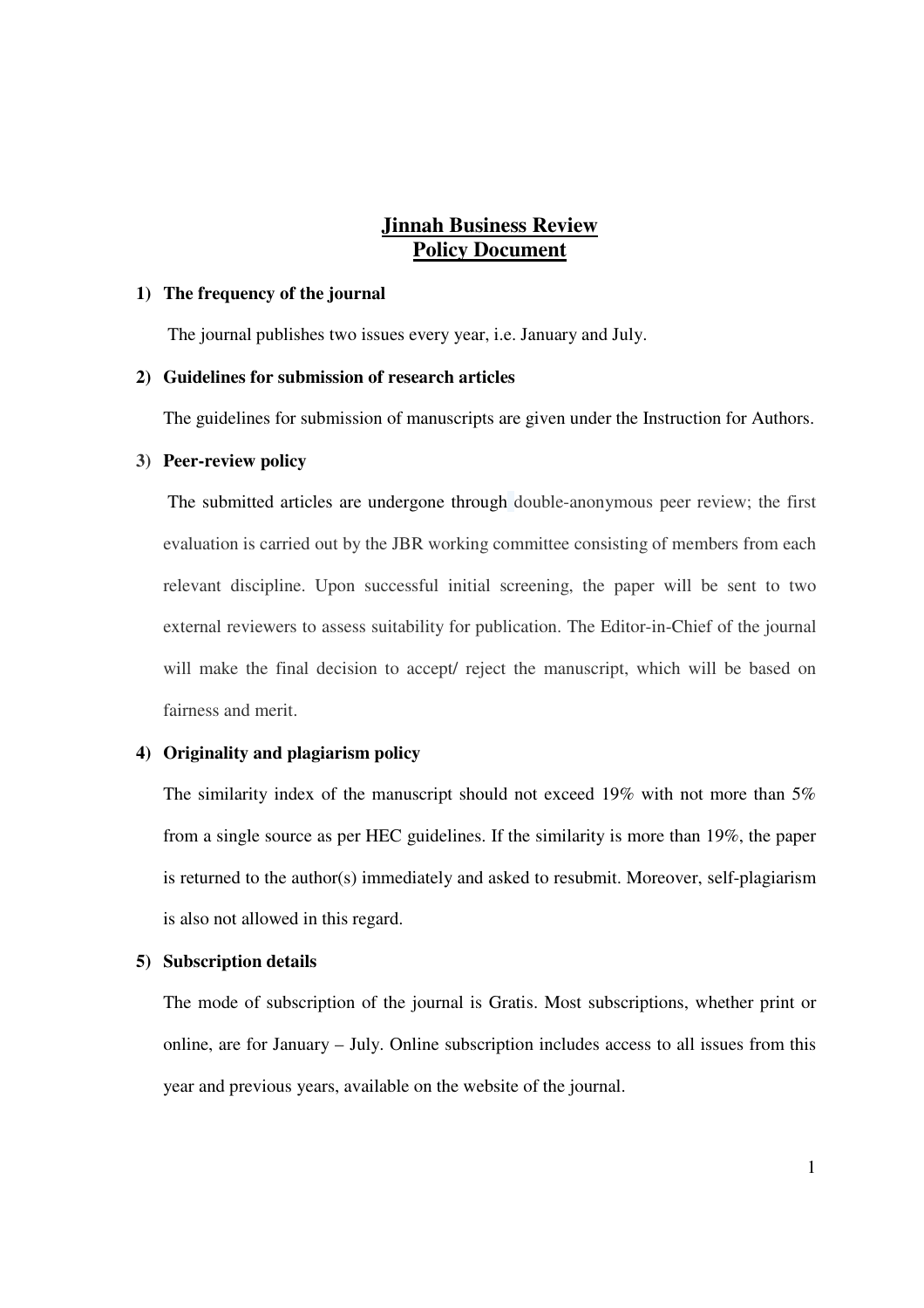# **6) Ethical guidelines**

The ethical guidelines are enclosed under Publications Ethics and Malpractice Statement

# **7) Privacy statement**

The detail of the author(s) submitted to this journal, will be used exclusively for the stated journal policy, and will not be made available to any other party.

# **8) Author agreement forms**

The author(s) should declare that this manuscript is original, has not been published before, and is not currently being considered for publication elsewhere. The author(s) should confirm that they have seen and approved the final version of the paper and have agreed to its submission for publication. The corresponding author is only responsible to contact the editor, communicate with coauthors, and submission of a revised manuscript on the given deadline.

#### **9) Journal Timeline**

| No.           | <b>Steps</b>                                                                                     | <b>Estimated Time</b> |
|---------------|--------------------------------------------------------------------------------------------------|-----------------------|
|               | <i>i.</i> Submission of Manuscript                                                               |                       |
| ii.           | Initial Review + Similarity check<br>Papers are rejected in case of not meeting given guidelines | 1 week                |
| iii.          | <b>Anonymous peer review</b><br>(2 external reviewers)                                           | 8 weeks               |
| iv.           | Communication<br>Send review reports to authors to update their manuscripts                      | 1 week                |
| $V_{\bullet}$ | <b>Submission of revised manuscript</b>                                                          | $2-3$ weeks           |
| vi.           | <b>Second internal review</b>                                                                    | 1 week                |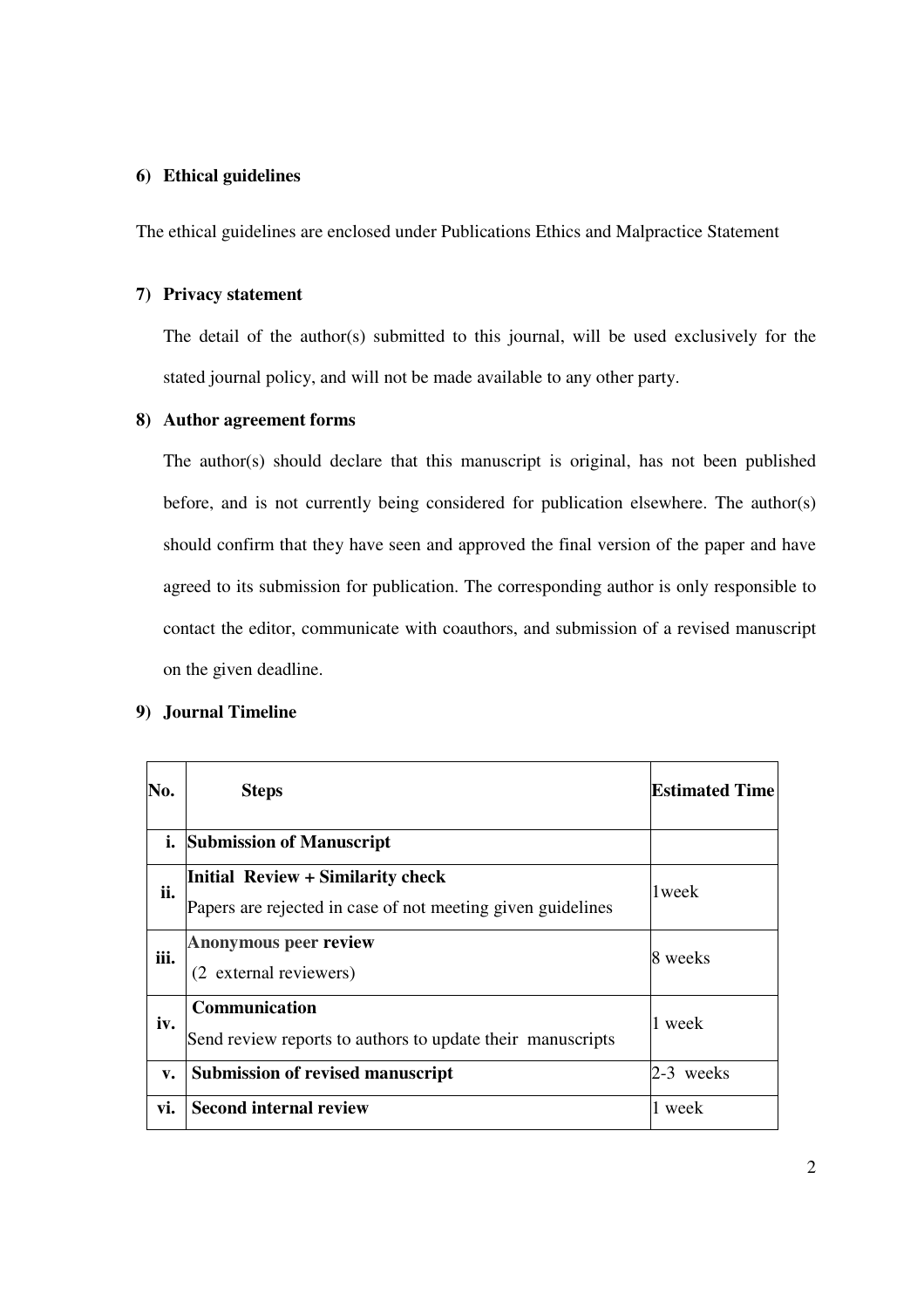|       | Cross-check by the team, whether the comments have been                           |              |  |
|-------|-----------------------------------------------------------------------------------|--------------|--|
|       | incorporated or not                                                               |              |  |
| vii.  | Acceptance of paper<br>(successful second internal review)                        | 1 week       |  |
| viii. | Timelines of publication of issues                                                | Jan and July |  |
|       | Article-processing/publication fee                                                |              |  |
| ix.   | The Jinnah Business Review does not charge any kind of submission fee or          |              |  |
|       | manuscript processing fee for publication at any stage during the entire process. |              |  |

## **10) Disclosure and conflict of interest**

All authors and co-authors are required to disclose any potential conflict of interest when submitting their manuscript (e.g. employment, consulting fees, research contracts, stock ownership, patent licenses, honoraria, advisory affiliations, etc.). If the manuscript is subsequently accepted for publication, this information should be included in the end section

# **11) Correction and retraction of research articles**

 The journal initiates the plagiarism check with an initial review, and every step of the publication process is done carefully, however, if it will happen, the editor has the authority to correct/retract the paper as HEC's policy.

#### **12) Contribution and consents of each author**

Authorship should be limited to those who have made a significant contribution to the research. All those who have made significant contributions to the paper should be listed as co-authors. Where others have participated in certain substantive aspects of the research project, they should be acknowledged or listed as contributors. The